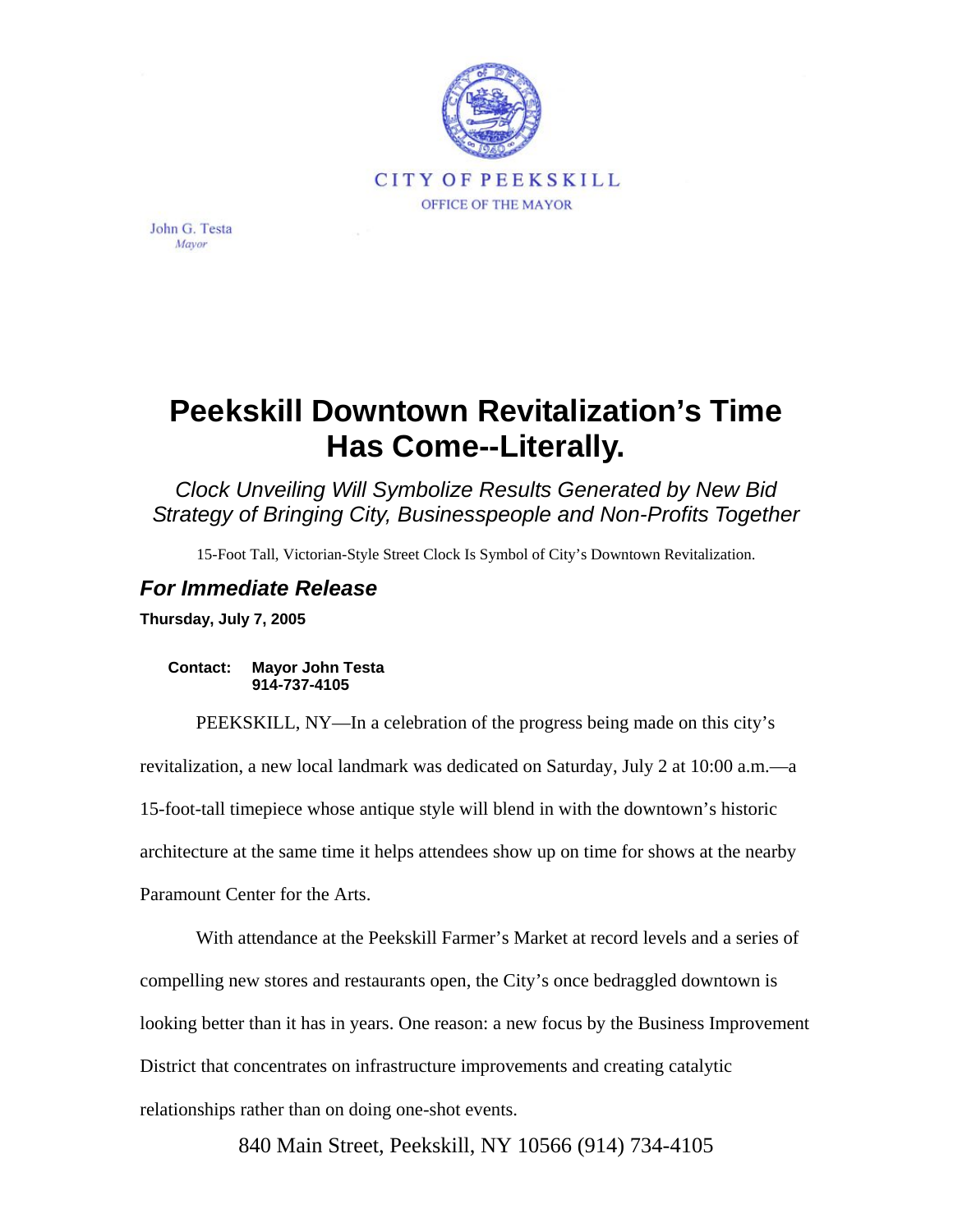"We're doing projects that are long-lived," says Mark Cavanna, president of the BID. "This is a beautification project with a 100-year life," he says. The project's goal is to both add another attraction to downtown Peekskill and to give visitors and residents a useful tool, he says. "We basically wanted to create other central points in downtown Peekskill besides the gazebo."

Creating new landmarks is only one aspect of the BID's revamped approach. The highly successful Peekskill Farmer's Market is drawing more people than ever before as it shifts from offering primarily produce to presenting a wide variety of products. "This year we have a jam, cheese, wine, and gourmet Italian desert makers, people selling plants, eggs, chicken and baked goods, and vendors providing a huge variety of fresh produce as well," Cavanna says.

What's most impressive about all the efforts is how well many different entities are working together, Cavanna says. "The BID exists to support the City, but the City has really gone out of its way to help us out. I'd like to especially thank Dave Greener and the Bureau of Public Works for the tremendous effort they've made on our behalf. They've really gone beyond the call of duty, and they've done it willingly and without complaint."

"Revitalizing downtown has been one of our biggest priorities for years. It's great to see so many different people and organizations working together and accomplishing so much," says Mayor John Testa.

Another big contributor has been the Peekskill Arts Council, through board member Ed Burke. Burke, owner of Gallery 25N, is also a member of the BID. He has done a tremendous amount of the graphics, creative and organizational work.

2